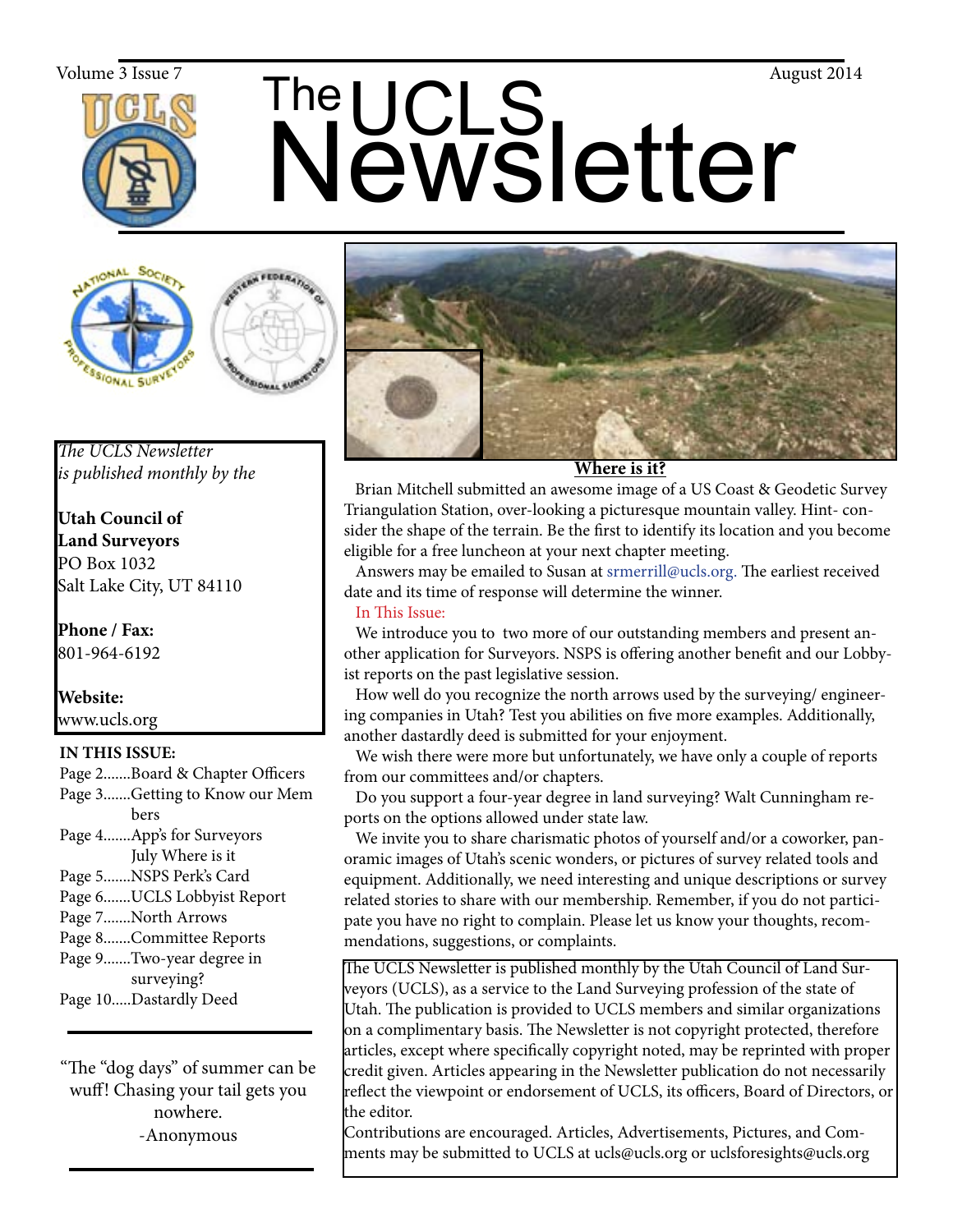Board/Committees Volume 3 Issue 7 August 2014 The UCLS *Newsletter*

### **Utah Council of Land Surveyors Executive Board and Committees**

#### **UCLS Executive Board 2014**

**State Chair** Kenneth Hamblin (CC) 59 N. 2120 East Circle St. George, UT 84790 Business: (435) 673-3075 khamblin@infowest.com

#### **State Chair Elect**

Scott Woolsey 43 S. 100 E. Suite 100 St. George, UT 84770 Business: (435) 628-6500 Fax: (435) 628-6553 scottwoolsey@alphaengineering.com

#### **Past State Chair**

Ernest Rowley (GS) 3648 W. 6050 S. Roy, UT 84067 Business: (801) 399-8353 Fax: (801) 399-8316 erowley@co.weber.ut.us

#### **NSPS Governor**

Steven Keisel (SL) 604 S. Blossom Circle Fruit Heights, UT 84037 Business: (801) 468-2043 Fax: (801) 468-2045 skeisel@slco.org

#### **West Fed Representative**

Michael W. Nadeau (SL) 5226 W. Ashland Rose Dr. Herriman, UT 84065 Business: (801) 569-1315 Fax: (801) 569-1319 mikenadeau.ucls@gmail.com

#### **Book Cliffs Chapter President**

Ryan Allred P.O. Box 975 Duchesne, UT 84021 Business: (435) 738-5352 Fax: (435) 738-5722 dallred@ubtanet.com

#### **Book Cliffs Chapter Representative**

David Kay 85 S. 200 E. Vernal, UT 84078 Business:(435) 789-1017 Fax: (435)789-1813 dkay@uintahgroup.com

#### **Color Country President**

Todd Jacobsen 2458 Scenic Drive Santa Clara, UT 84765 Business: (435) 627-4124 Fax: (435) 627-4133 tjacobsen@sgcity.org

#### **Color Country Chapter Representative** Roger Bundy 257 Prickley Pear Drive Washington, UT 84780 Business: (435) 673-2918 Fax: (435) 673-2918 rbsurveying@awinets.com

#### **Golden Spike President**

David K. Balling 198 E. Shadowbrook Lane Kaysville, UT 84037 Business: (801) 295-7237 dkballing@msn.com

#### **Golden Spike Chapter Representative**

Val Schultz 2096 W. 5750 S. Roy, UT 84067 Business: (801) 399-8018 Fax: (801) 825-1320 vschultz@co.weber.ut.us

#### **Salt Lake Chapter President**

Brad Mortensen 3268 S. 930 W. Syracuse, UT 84075 Business: (801) 882-6385 btmort@earthlink.net

#### **Salt Lake Chapter Representative** Dale Robinson

12227 S. Business Park Dr., #220 Draper, UT 84020 Business: (801) 523-0100 Fax: (801) 523-0990 drobinson@sunrise-eng.com

#### **Timpanogos President**

Bradly D. Daley 3814 Sage vista Lane Cedar Hills, UT 84062 Business: (801) 566-5599 Fax: (801) 566-5581 bdaley54@msn.com

#### **Timpanogos Chapter Representative**

Jim Kaiserman 1020 Sage Circle Heber City, UT 84032 Business: (435) 657-3222 Fax: (435) 657-3207 jkaiserman@co.wasatch.ut.us

#### **Administrative Secretary**

Susan Merrill PO Box 1032 Salt Lake City, UT 84110 (801) 964-6192 srmerrill@ucls.org

**Treasurer** Brad Mortensen (SL) 3268 S. 930 W. Syracuse, UT 84075 Business: (801) 363-5605 Fax: (801) 363-5604 btmort.earthlink.net

# **Chapter Vice Presidents:**

John R. Slaugh jrs@timberlinels.com **Color Country** Bob Hermandson bobh@bushandgudgell.com **Golden Spike** Chris B. Balling chris.balling@guestar.com **Salt Lake** Joe D. Richardson rsinc2002@hotmail.com **Timpanogos** Kevin Bishop kevin.oakhills@gmail.com

#### **Chapter Secretary/Treasurer**

**Book Cliffs** Arneldon T. Davis nd<mark>avis@sbtnet.com</mark><br>untry Brad Peterson **Color Country** brad@developmentsolutions.co **Golden Spike** Travis Gower gwlsurvey@gmail.com **Salt Lake** Darlene Jeffreys ostaja@me.com **Timpanogos** Chad Poulsen chad@lei-eng.com

#### **Committees & Committee Chairs**

**Legislation** Doug Kinsman dkinsman@co.tooele.ut.us **Education** Dan Perry perrydl@uvu.edu **Publication** Steve Keisel svkeisel@gmail.com **Standards & Ethics** Steve Dale Steve.Dale@wvc-ut.gov Tim Prestwich tprestwich@rivertoncity.com **Membership** David Balling dkballing@msn.com **Public Relations** Randy Smith

rdsmith@utah.gov **Testing** Darryl Fenn dfenn@merid-eng.com **Workshop & Convention**

 Ron Whitehead ron2@washco.state.ut.us **Historical** K. Greg Hansen gregh@haies.net

> Jerry Allred jallred@ubtanet.com

**Construction Survey** David Mortensen DMortensen@bushandgudgell.com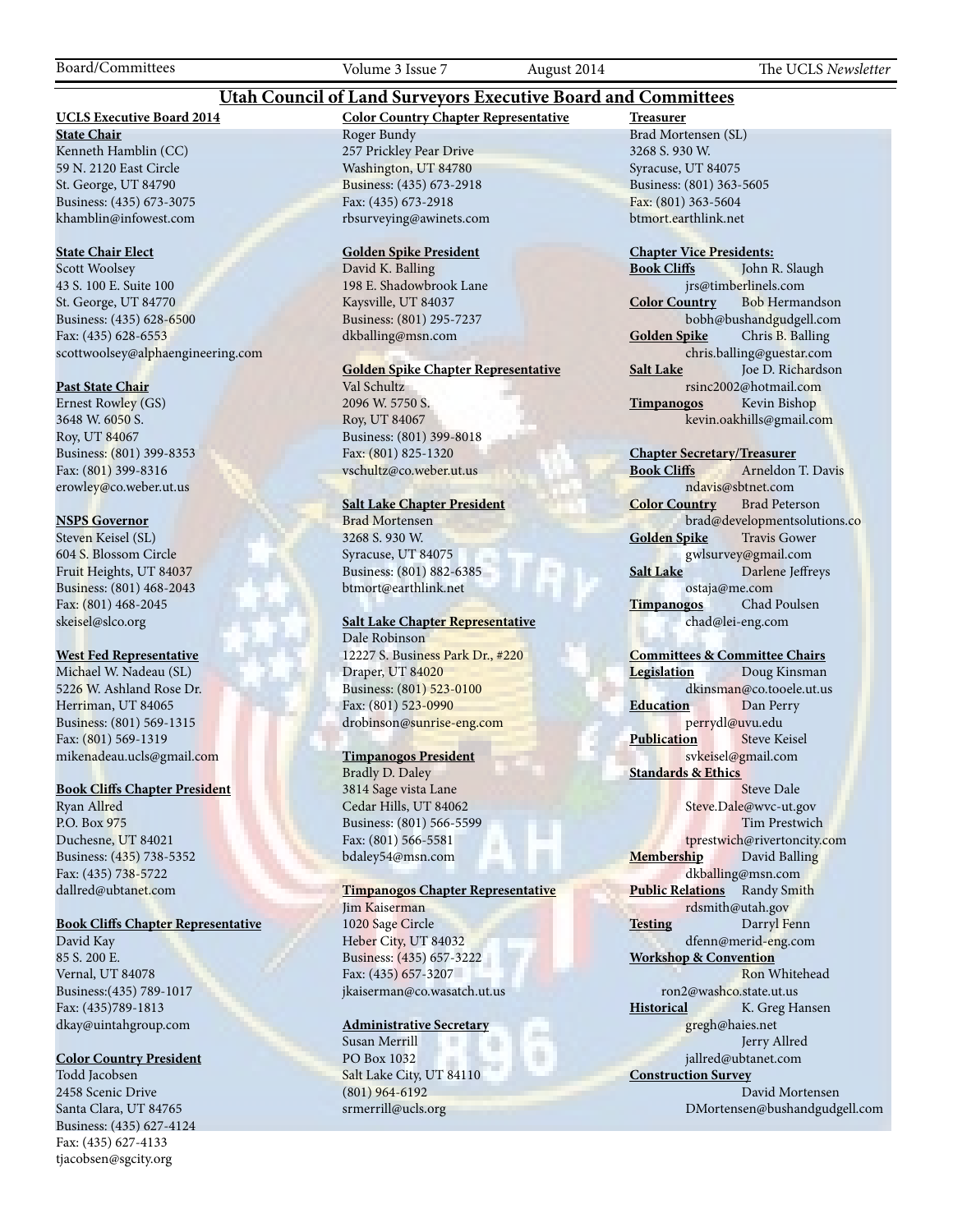# **Getting to Know our Members**

# Name: **Brent E. Christensen**

Residing at **2442 West 180 South Provo UT 84601**

My spouse is **Tammy Riddle Christensen** and I am a parent of **3** children

My hobbies and/or interests include **the arts and humanities, Paris, American literature, cycling, film, and eating chocolate.**

# When I retire, **I want to sip lemonade in a hammock**

I have been a member of the Utah Council of Land Surveyors since **2003** and wish they would c**ontinue being a tireless defender and promoter of our honorable and indispensable profession.**

My current employer is **Universal Peagasus, International, a subsidiary of Huntington Ingalls Industries.** My position or title is **Project Surveyor** and I am responsible for **you name it.**

I have been employed by this company since **2010** but have been involved in the surveying profession since **I could walk.**

I became a surveyor because **I enjoy torture, but also because I enjoy solving mysteries, hunting for ancient relics, deciphering legal arguments, and being outside. Thanks Dad!**

During the past **20** years, **GPS and GIS** has had the greatest impact on the surveying profession. However, during the next **20** years, I believe **smart phone technology** will have the most influence on its future.

In my opinion, the future of surveying is either **tenuous or promising, depending on our individual and collective commitment to preserve its standing as an honorable and necessary profession in the face of technological advancements.**

Name: **Payton Jay Christensen**

Residing at **1585 Mountain View Drive**

My spouse is **Suzanne** and I am the parent of **3** children

My hobbies and/or interests include **painting, sculpture, bird watching, hunting, waterfowling, scouting, bird taxidermy, designing and building my own layout boats, sharing and doing all of these things with my family.**

When I retire, **I want to travel and sell my artwork around the country.**

My current employer is **LEI Engineers & Surveyors**

My position or title is **Crew Cheif** and I am responsible for **scheduling and managing three survey crews.** I have been employed by this company since **1999** but have been involved in the surveying profession since **1999**.

I became a surveyor because **I really enjoyed the surveying classes I had at UVU. It was also great being outdoors and involved with projects around the state. Surveying allows you to think and learn new things every day.**

During the past **15** years, **Technology** has had the greatest impact on the surveying profession. However, during the next **15** years, I believe **how we use the technology and continue to educate ourselves will have the most influence on its future.**

In my opinion, the future of surveying is **representing our profession in a professional manner and educating the public that there is more to what goes into their survey than showing up with our gps and setting the corners.**



I have been a member of the Utah Council of Land Surveyors since **2001**.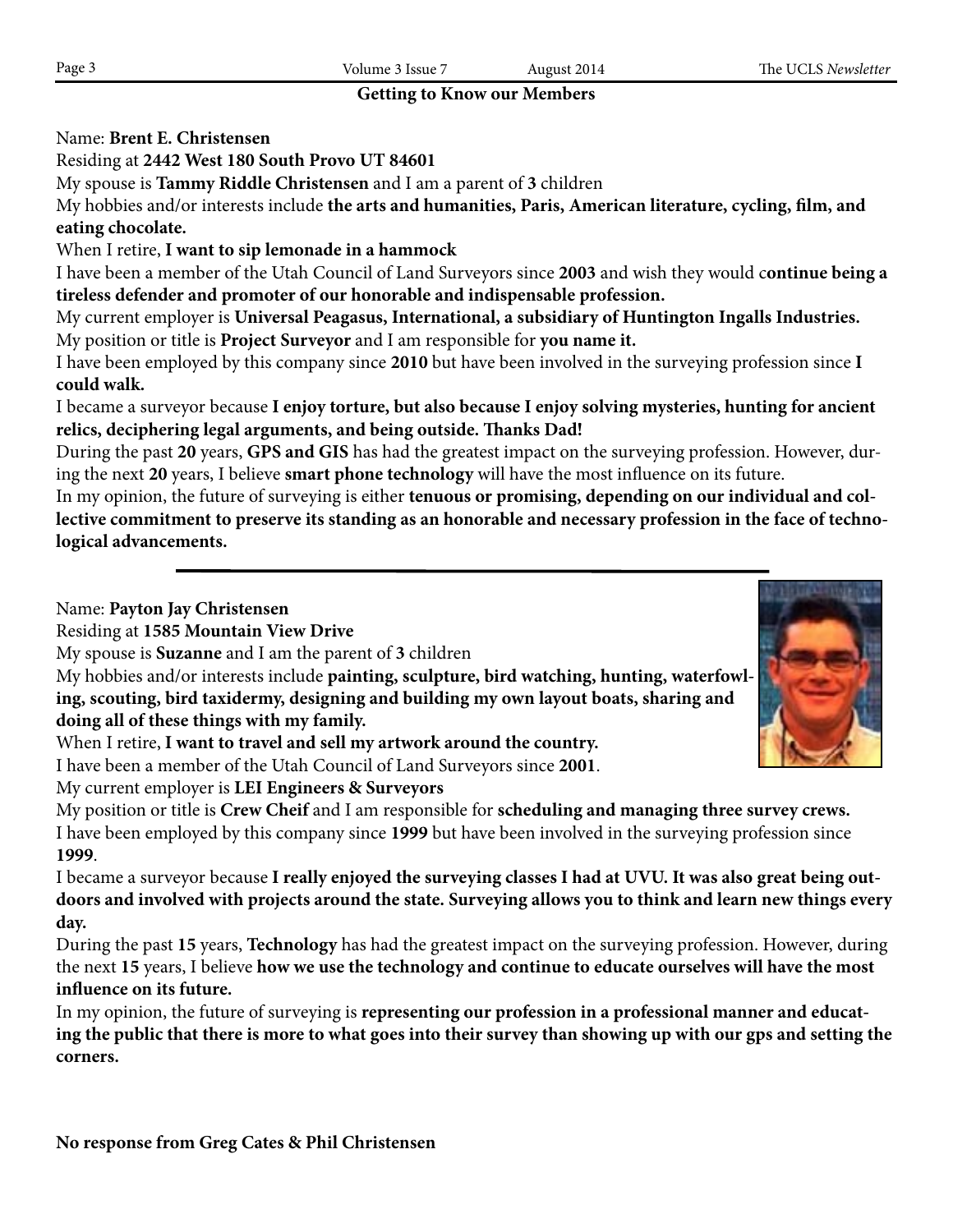# **APP'S FOR SURVEYORS**

 $-70%$ 

**Please let us know if you** 

Fundamentals of Surveying Exam Prep 1.0 **have a favorite App**

L Opelint 52

Effective and user-friendly, Upward Mobility`s Fundamentals of Surveying Exam Prep for iPhone is the smartest way to prepare for your FS exam.

- 200 multiple-choice questions written in the style of the exam
- Explanatory answers with every question to expand and reinforce your knowledge
- Written by experts in professional surveying
- Options to review in flexible "study mode" or examsimulating "practice test mode"
- Covers the latest standards introduced to the exam
- Covers all exam category topics:
	- o Mathematics
	- o Basic Sciences
	- o Geodesy, Survey Astronomy, and Geodetic Survey Calculation
	- o Computer Operations & Programming
	- o Written Communication
	- o Law & business
	- o Data Acquisition & Reduction
	- o Graphical Communication & Mapping
	- o Plane Survey Calculation
	- o Geographic Information System Concepts
	- o Land Development Principles

Upward Mobility is an independent exam preparation materials provider, and is unaffiliated with the National Council of Examiners for Engineering and Surveying (NCEES) or any other exam or exam materials provider. We are dedicated to the quality of our content and to the satisfaction of our customers. Please do not hesitate to contact us at info@upwardpro.com with questions, comments, or concerns.





10:51

Surveying Exam Prep

# **July Where is it**

 Our July Newsletter "Where is it" competition featured the Delicate Arch in Arches National Park.

 **Delicate Arch** is a 65-foot tall freestanding natural arch located in Arches National Park near Moab, Utah. It is one of Utah's most famous and widely recognized icons; seen on magazine covers, computer screen savers, license plates and the 1996 postage stamp commemorating Utah's centennial anniversary of statehood.

 Because of its distinctive shape, local cowboys knew the arch as "the Chaps" and "the Schoolmarm's Bloomers." It was given its current name by Frank Beckwith, leader of the Arches National Monument Scientific

Expedition, who explored the area in the winter of 1933-1934. This arch was not within the boundary of the original 1929 arches National Monument but was added later when the monument was enlarged in 1938. Kent Setterberg was the first UCLS member to respond with the correct identity - followed by Kent Barney and Matthew King.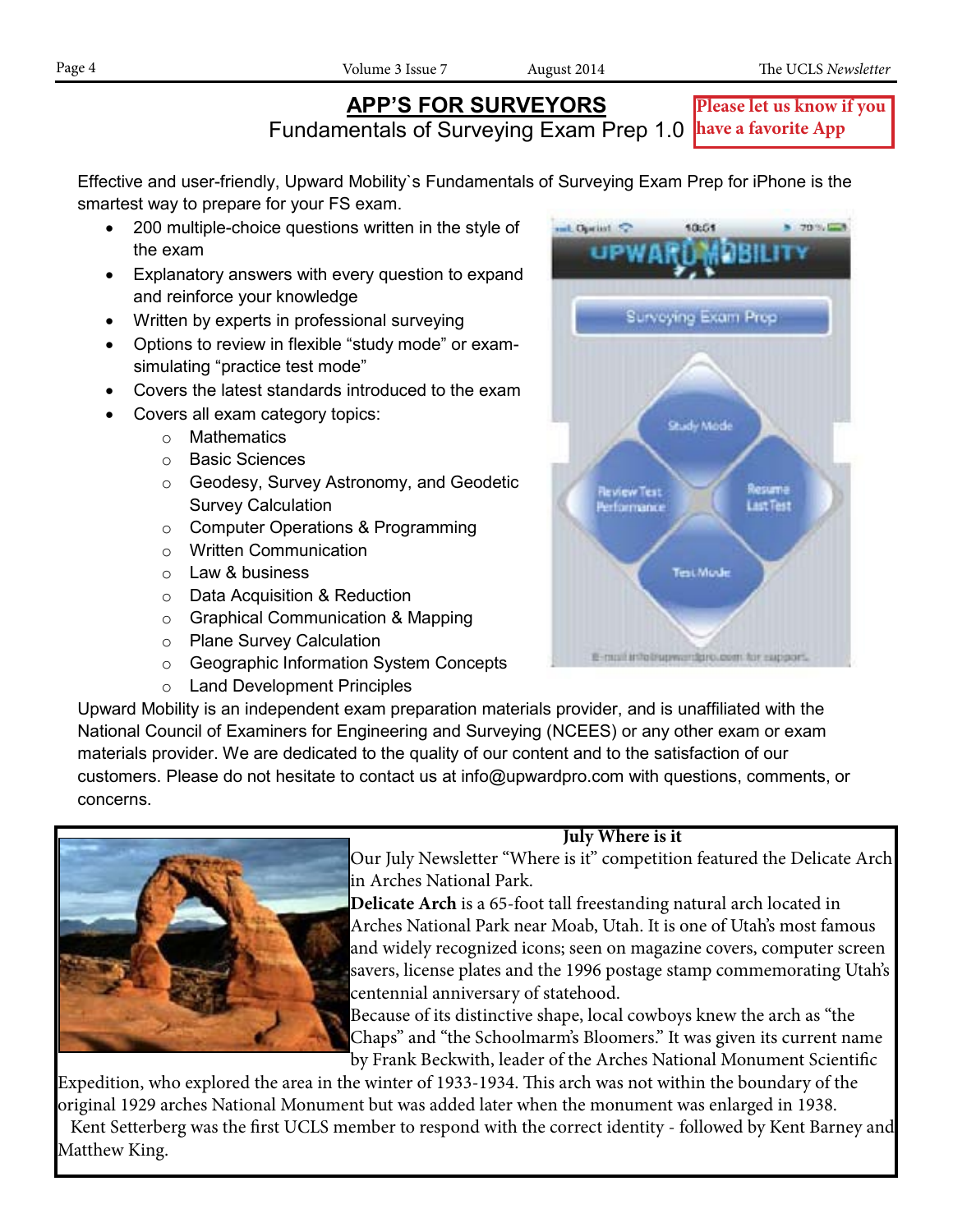

**Welcome to PerksCard** - a great way to save money! The National Society of Professional Surveyors has partnered with PerksCard to help you stretch your dollars through this Member Discount Program.

# **Getting Started is very easy!**

Go to **www.perkscard.com**

Click "Register Now" to get started. All you'll need is your group code:**NSPS14**

# **Mobile App & Printable Card**

A convenient and FREE smart phone application allows you to search for local discounts and verify your membership to local merchants. Still want or need a printed card? A downloadable card is available for easy printing right from your member profile. Show the card or smart phone app to the local merchants to receive your discount.



# **Great Discounts From:**

**Direct TV - Walt Disney World - Overstock.com Sams Club - Restaurant.com - Budget Rental Cars AMC Movie Tickets - Wyndham Hotels - TMobile From You Flowers - Hershey Park - TireBuyer.com** *...and more*



**Earn cash back simply by shopping online with some of your favorite retailers!**

# **Members receive offers and access through direct Perks relationships with:**

- **• Local Merchants** Local merchants across all 50 States (over 100 different merchant types)
- **Featured Partners** 350+ National retailers/vendors
- **• Cash Back Mall** Over 5,000 popular retailers
- **• Discounted Gift Cards** Up to13% off face value
- **• Customized Daily Deals** Only see the types of deals you want to see from all the leading providers nationwide
- **• Insurance and Benefits** As a PerksCard member, you are eligible for special low rates on many insurance options

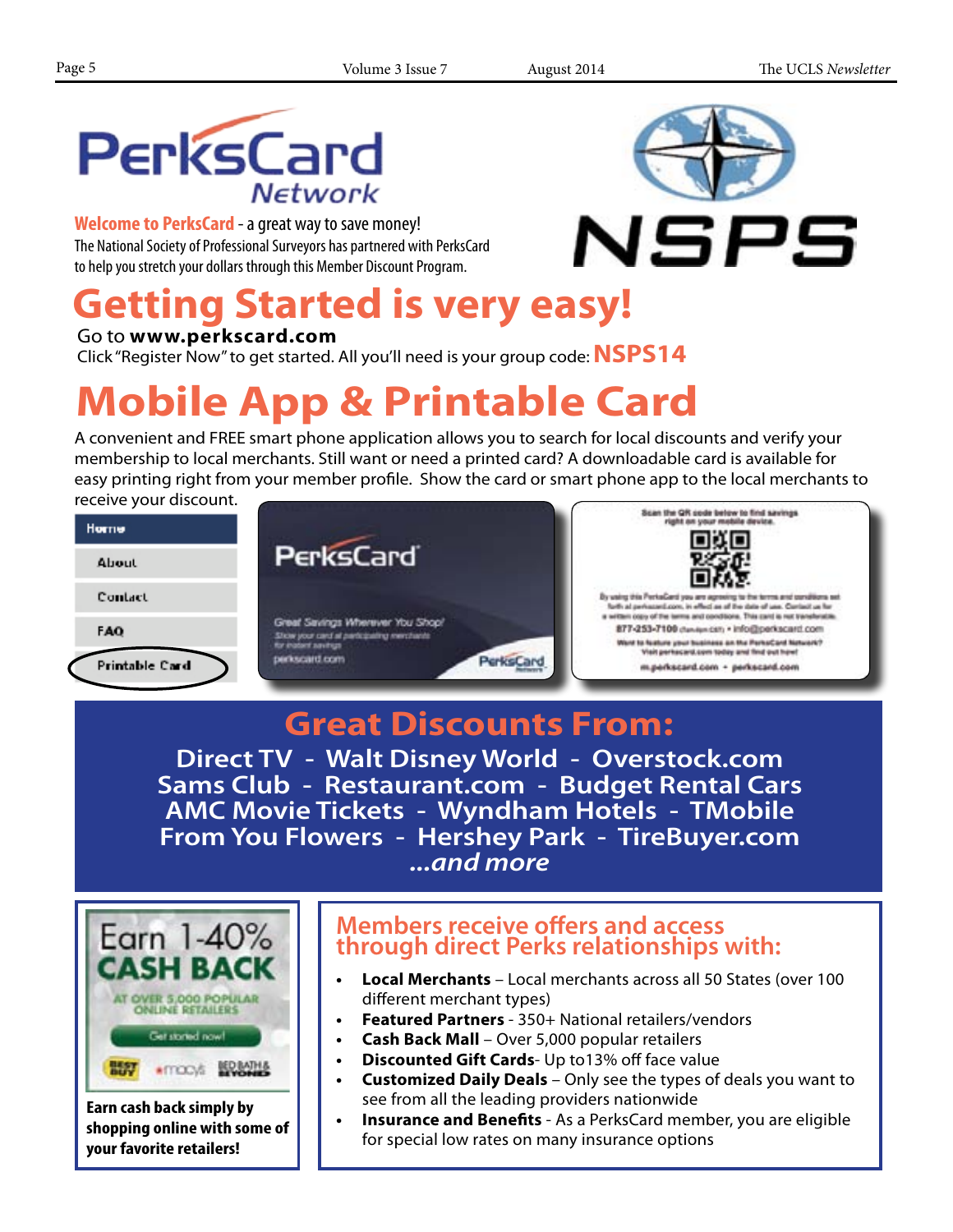# **Fall Foresight by: UCLS Lobbyist Ryan Peterson**

 How does government impact our lives and our businesses? When asked this question, many people immediately talk about taxes, healthcare, military, etc. What people are sometimes unaware of is the impact of the state legislature.

 Many of you may already know, but for those of you who don't, Utah has a lay, part time legislature. The men and women who serve in the House and Senate have other jobs outside of being legislators. They are attorneys, real estate agents, doctors, business people, stay at home moms, etc. Utah also has a very short legislative session. Each year, they convene in full session for only 45 days from Mid-January to early March. That gives them a very short window to negotiate and vote on a budget and to deal with nearly 1000 proposed policy changes. This combination can often lead to quick decisions regarding important issues with sometimes missing information. This is why the UCLS has hired me as their consultant. As a consultant, I work in tandem with the UCLS board and the legislative committee to make sure that the legislature understands your industry and the impact that their laws may have on the professional land surveyor in the state of Utah. It is often a relationship that is able to open the doors necessary to truly make an impact on policies; I hope that I am to appropriately provide that service to the professional land surveyors in the state.

 There are a few interesting items that are on the horizon that we have been following as a legislative committee. Some are immediately impactful to the industry while others we are simply trying to "keep an eye on them".

 One that we are keeping our eye on is a bill proposed in the state of Wyoming to significantly alter their trespassing law, and it is heading in the wrong direction. Legislators often look to surrounding states to find laws that can be adopted here in the state of Utah. We will work with legislators to ensure that the way our neighbors to the east are headed is not the direction we should be heading.

 Another one we are watching is the increasingly tight regulation on the use of drones. As commercial grade drones with high definition cameras are becoming more affordable, the government is stepping in to ensure that privacy is protected and that drones are used safely. Often when a new technology is beginning to gain momentum, the government gets nervous and wants to overregulate it. This last session there was a bill that was meant to stop someone from gathering information or images about someone using a drone, without a search warrant. The bill had good intentions, but the way it was drafted was significantly too broad and could have impacted the use of a drone by a surveyor. We are going to want to watch how this plays out and make sure that legislators don't overregulate a technology that could be a great forward leap for this industry.

 We are continuing to work on changes to the education requirements for professional land surveyors. There are those who feel that we are simply trying to be "gate keepers" or trying to cost other industries more money. We are working with the leaders of those industries to help them better understand the reasons for the proposed changes.

 Finally, we are intimately involved in the changes that are being made to the Utah state procurement code. They are beginning to work with service contracts and they are dealing specifically with ethics reform and a few other minor changes. We are working along side ACEC, AGC, and other to make sure that this is done in a fair and reasonable way. We will provide updates as available.

 If you have an issue that you would like to discuss, or you would like more information on how the UCLS is involved with the Utah State Legislature, please contact the UCLS legislative committee.

> **A SURVEYOR SURVEY** PLEASE HELP US CONDUCT A SURVEYOR SALARY AND BENEFIT SURVEY BY LOGGING ON TO https://www.surveymonkey.com/s/UCLS1

# **ALL RESPONSES WILL REMAIN ANOMYNOUS**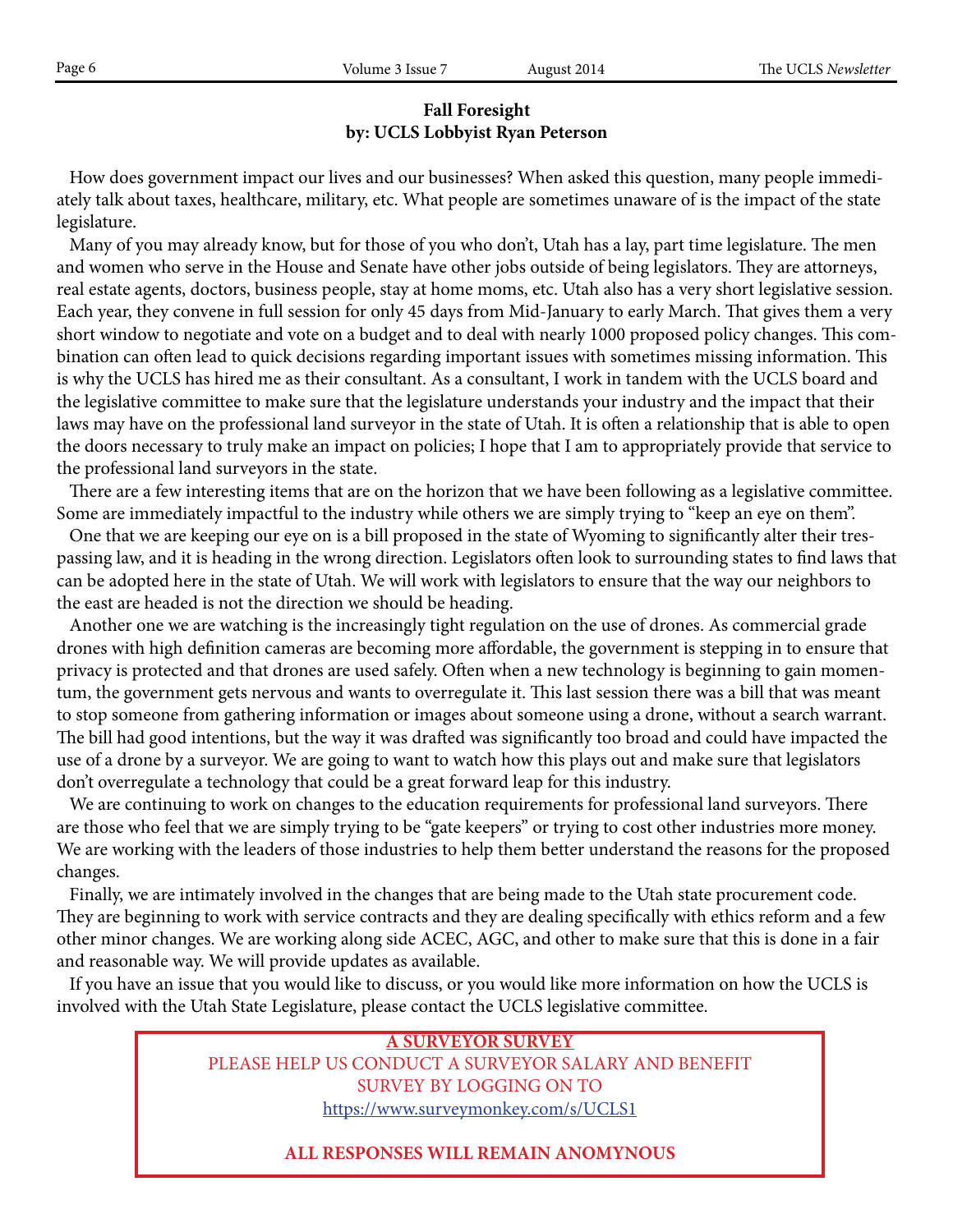# **Another Trick or Two**

#### **by: Sam Surveyor**

 I was coming home after work one day and noticed the car in front of me slowing down then speeding up again inconsistently. It also used up the whole lane and some of the others. I thought "I need to get away from this driver". I passed around cautiously and sure enough they were texting or talking on the cell phone.

 This has become a common scene nowadays. I thought of having a quick hand paddle which reads "**Hang Up and Drive**". This would probably add more distraction to the already terrible driver. Driving is serious- all the time.

 Maybe I can just give you a few thoughts. **Slow down a bit.** What's the big hurry? I know we get behind and at times we're running late but cutting and swerving is going to save you what? A whole minute or three? What if that one cut doesn't work out because the other driver is not on the same page as you? Also you might consider that you're getting paid for your time, why not slow down and make more?

 **Stay off the phone.** The amount of collector roads to drive are getting more congested. To protect yourself we need less distractions. You might think you can multi task, but those around you know you can't including that officer on the right. Wa -Wa-Wa- You just got a \$50 donation slip to the local government. What's wrong with the excuse "I'm sorry I missed your call, I was driving"?

 **Others Notice You.** That company logo on the side of your truck is a reflection of your actions. Have you seen too many birds in passing cars lately? How often have you seen your kids pick up on your action? People are always watching you. Your driving is no exception.

My daughter and I heavily discussed a point on driving. She said "But he has the right of way!" and I responded "He's dead right" Please be careful.

I hope to see you in the trades, I mean fields. Remember I've got you in my sights.



### **Golden Spike Chapter by: David Balling**

 In the July meeting Ernest Rowley presented some of the changes that are now in effect regarding the amending plat laws. His work has made a confusing job much easier. Not only did we learn, but much credit should go his way. Thank you Ernest.

 The Golden Spike Chapter will meet at 12:00 noon on Thursday, August 14th at the Coppermill restaurant in Logan (55 N Main Street). Our speaker will be Shanon Esplin from DOPL. He will answer any questions you might have on PDH's or how they review a complaint about a surveyor. The food will be great and the company is just your type.

 September 11th is also a Thursday and our lunch. It will be held at the Roosters in Layton. Troy Langston will tell us about the latest and greatest equipment in the field.

We will continue to have meetings each month and keep you informed. Even if you're not a member, please come and enjoy with us.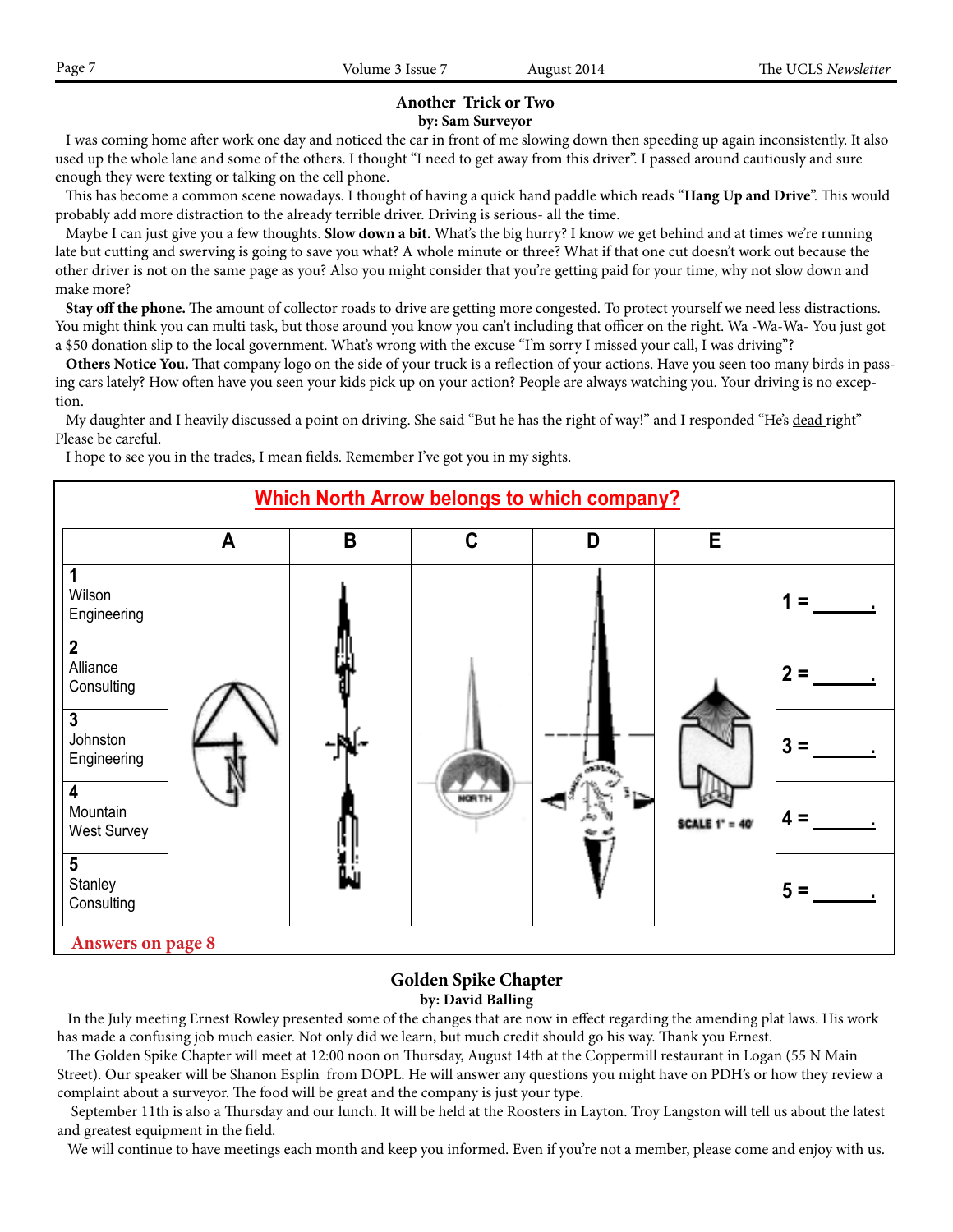### **Construction Committee**

by: David Mortensen

 We are excited to say that we are growing in numbers on our committee. I want to thank everyone for helping in this effort so that we can accomplish some of our goals and assignments from the UCLS Board. We are working on some exciting tasks that we hope to be able to come out to your chapter meetings near the end of the year to share with you all.

 Our next meeting will be held in September with the tentative date of September 17th (dependent on the Fall Forum.) We meet at the Bush & Gudgell Office located at 655 East 4500 South, Suite 100 from 11-noon. If you would like to join us please email me at dmortensen@bushandgudgell.com

## **Standards and Ethics Committee**

by: Tim Prestwich

 The Standards and Ethics Committee held a regularly monthly meeting on July 10th, in the offices of Meridian Engineering in South Jordan. There was an unusually small group of four committee members.

 Committee chair, Steve Dale, reported he had talked with Sharon Esplin, the new DOPL Investigator for Land Surveyors. Sharon has worked for DOPL for many years; his background is in building trades and contractors. He was recently assigned Surveyors and Engineers when former DOPL Investigator, Allyson Pettley was reassigned to a different investigator unit. Allyson will continue to work on her current open cases and assist Mr. Esplin in the transition. The Committee has invited Mr. Esplin to attend future Committee meetings and looks **Which North Arrow belongs to which company?** forward to working with him.

As requested by the UCLS Board, the Committee discussed Alternative Dispute Resolution training possibilities. Alternative Dispute Resolution is an alternative to litigation, and may be more commonly known as mediation. The Utah State Bar provides group training in dispute resolution. Training can be focused on issues facing **1** land surveyors, such as disputes between adjoining landowners, disputes between surveyors and clients, surland surveyors, such as disputes between adjoining landowners, disputes between surveyors and clients, sur-<br>veyors arguing with other surveyors or disputes between surveyors and governing agencies. UCLS could set up training for members over two or three consecutive days or one day a week for two or three weeks. The committee discussed the potential benefits and applications of the training in UCLS member's daily work. The informa-**2** tion was passed to the Board for further evaluation.

tion was passed to the Board for further evaluation.<br>The Committee continued work on "Subdivision Plats Guide" document. The Committee has been working on this guide document for several months and it is nearing completion. Many UCLS members have contributed ans guide document for several months and it is hearing completion. Many OCES members have contributed<br>hundreds of volunteer hours researching, presenting and often times debating the content of this guide document. Preparing a document as a group presents many challenges, because there are innumerable ways to word a sentence or convey an idea in a paragraph. There are also great benefits to working in a group, as every idea, and each word is scrutinized by a group with diverse backgrounds and experience. The Committee plans to complete the Subdivision Plats Guide document before the UCLS Fall Forum on September 26, 2014 and make it available to the Board and the general UCLS membership for comments and feedback. UCLS Membership will eventually to the Board and the general UCLS membership for comments and feedback. UCLS Membership will eventually vote to whether or not to accept the guide document as a standard.  $\frac{1}{2}$  denotes the set of  $\frac{1}{2}$ 

 The next Standards and Ethics committee meeting will be held on Thursday August 21, 2014 at 6:00 pm in the **5** offices of Meridian Engineering. The Committee welcomes any UCLS member who wishes to attend. If you have offices of Meridian Engineering. The Committee welcomes any UCLS member who wishes to attend. If you have<br>a question or issue you would like the Committee to discuss please contact one of the Committee Chairs, Steven Dale or Tim Prestwich.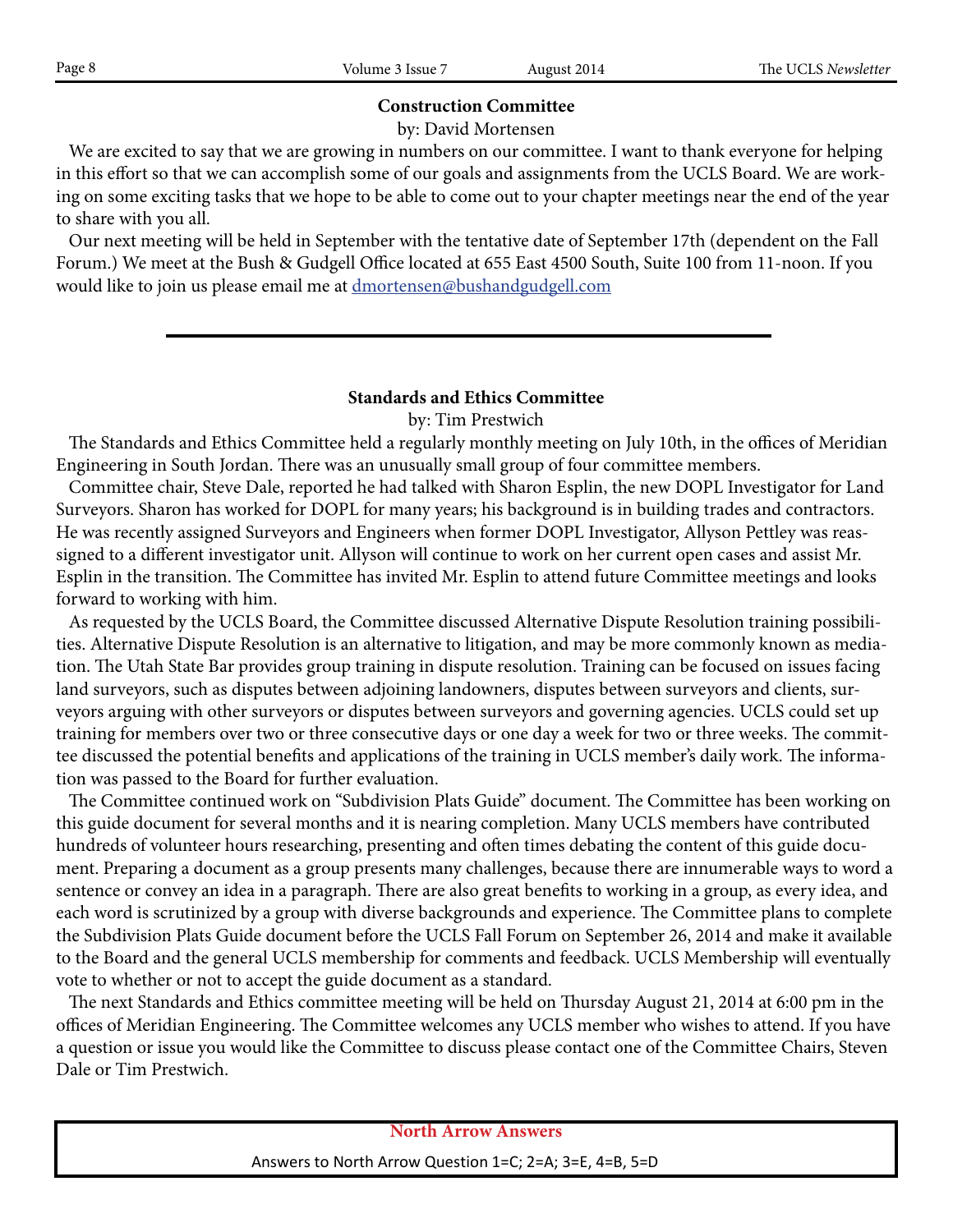# Why a Two-Year Degree in Surveying & Geomatics?



*by WALTER M. CUNNINGHAM, PLS, BS, ASSOCIATE PROFESSOR* SLCC Surveying & Geomatics Program Coordinator:

This brief article will focus on the *Salt Lake Community College two-year AAS Degree in Surveying & Geomatics* relative to State Law, its Mission Statement, its success and longevity, and why the degree is still a relevant keystone of the most affordable, time-efficient, flexible, user-friendly, and **direct path** in meeting the Surveying Education requirement in the process of becoming licensed as a Professional Land Surveyor (PLS) in Utah.

# *1) What Utah State Law says about the two-year AAS degree:*

**QUESTION:** Why a Two-Year Degree in Surveying & Geomatics?

**ANSWER: It is one of the many Surveying Education options** allowable under State Law, as created and referenced under *Utah Title 58-22-302(3)(d), Professional Engineers and Professional Land Surveyors Licensing Act***,** and as defined in greater detail within State Administrative Code R156-22-302b(2, which is directly accessible and open to all under this State of Utah Division of Occupational and Professional Licensing (DOPL) link:

# **http://www.dopl.utah.gov/licensing/engineer\_land\_surveying.html**

What this means, among other things, is that Salt Lake Community College's two-year Associates of Applied Science Degree (AAS) in Surveying & Geomatics **meets the mandated educational standard for licensure as a PLS**.

# **NOTE: PLEASE SEE THE FALL FORESIGHT MAGAZINE FOR THE COMPLETE ARTICLE**

15. Chevy Nova

Worst Car Names Ever

- 14. Subaru Brat
- 13. Ford Edsel
- 12. Suzuki Esteem
- 11. Daihatsu Charade
- 
- 10. Chevrolet Cavalier
- 9. Hummer
- 8. Dodge Dart Swinger
- 7. Chevrolet Citation<br>6. Ford Probe
- 6. Ford Probe
- 5. Studebaker Dictator
- 4. Ford Escort
- 
- 3. Ford Festiva<br>2. Volkswagen 2. Volkswagen Thing
- 1. Daihatsu Taft/Scat *Compiled by MSN Autos*



Steve & Carol Keisel are pleased to announce the birth of their sixth grandchild. Erik Steven Hoffman, the son of Robb & Alisha Hoffman, was born on July 12, 2014.